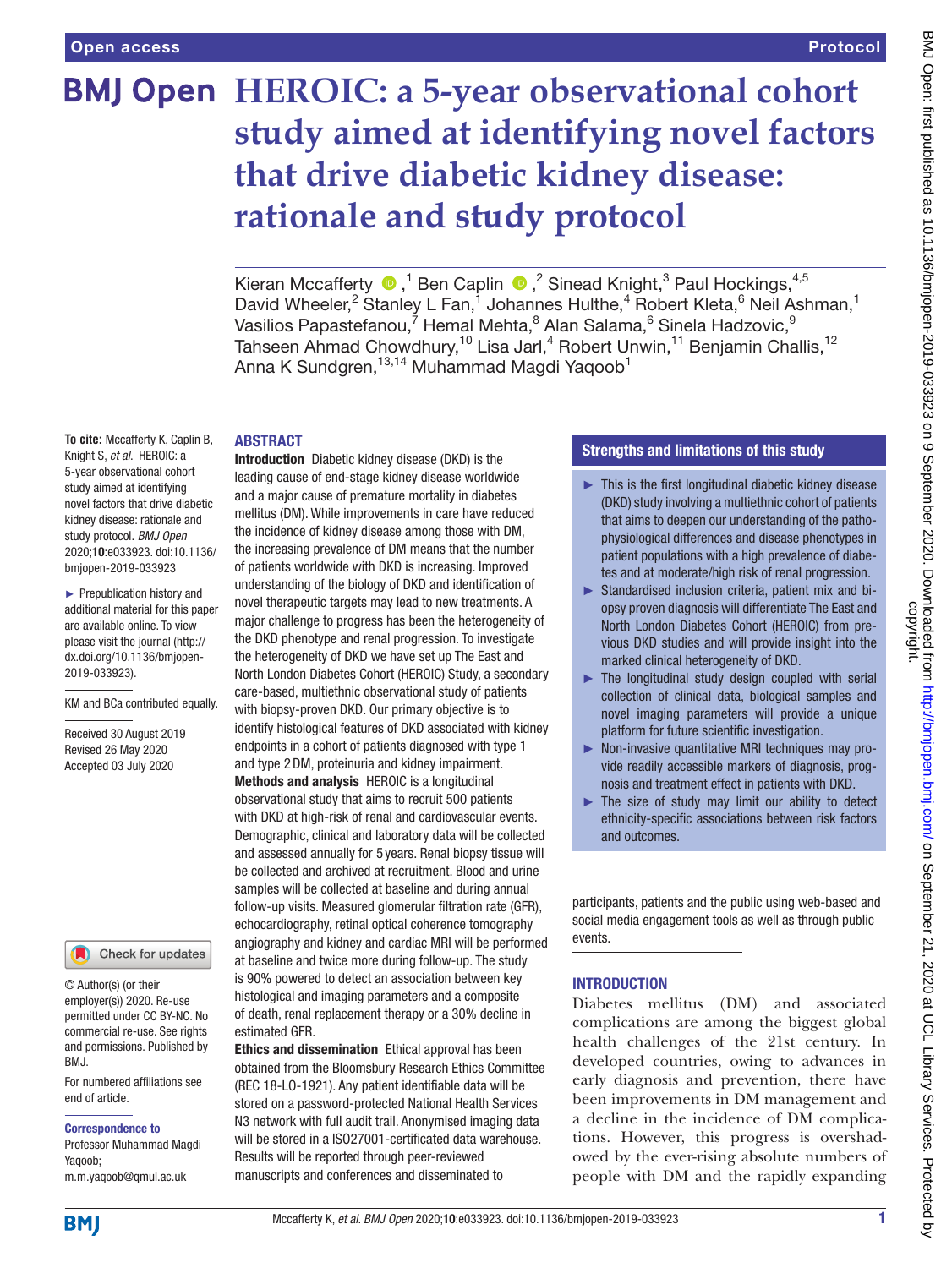prevalence of DM in low-income and middle-income countries.<sup>[1](#page-6-0)</sup>

Due to the associated chronic metabolic abnormalities, many patients with DM develop complications as a conse-quence of microvascular and macrovascular dysfunction,<sup>[2](#page-6-1)</sup> including DKD. Consequently, DKD is a common complication of DM, with approximately 20% of patients with type 2DM in England and Wales meeting criteria for chronic kidney disease (CKD) when estimated using data from primary care.<sup>[3](#page-6-2)</sup> DKD is the leading cause of end-stage kidney disease (ESKD) both in the  $UK<sup>4</sup>$  and throughout the world. $5$  With 42% of all patients with ESKD in the USA having a diagnosis of  $DKD$ .<sup>[6](#page-6-5)</sup>

Although the extent of albuminuria is recognised to be a strong predictor of adverse renal and cardiovascular outcomes, clinically, DKD is heterogeneous with respect to presentation, histopathology and rate of progression.[7](#page-6-6) Previous efforts to better understand this variability have been complicated by the inclusion of patients with both CKD and diabetes in studies without histopathological confirmation of disease, despite recognition that up to 40% of kidney biopsies still show histological features of isolated diabetic glomerulosclerosis despite the presence of atypical clinical features of non-DKD.<sup>8</sup> Moreover, the proposed pathogenic mechanisms that underlie DKD are multifactorial, complex and may include direct metabolic injury (such as hyperglycaemia and dyslipidaemia), microvascular ischaemia, epigenetic reprogramming, disordered cellular repair and inflammation.<sup>910</sup> To date, the majority of published DKD cohort studies have been conducted in homogenous (usually white European) populations, despite clear recognition that ethnicity has an important impact on the prevalence of diabetes and severity of kidney disease.<sup>11 12</sup> Describing the molecular pathology of kidney dysfunction in ethnically diverse patient groups may facilitate the identification of specific subtypes of DKD, thereby allowing targeted surveillance and treatment.

East and North Central London is one of the most ethnically diverse and socially deprived areas of Europe with a high prevalence of DM and associated compli-cations [\(figure](#page-1-0) 1).<sup>[13](#page-6-10)</sup> The ethnicity of East and North London is distinct from the general population of the UK: the boroughs of London (Camden, Hackney, Islington, Newham, Tower Hamlets, Barnet and Enfield), where HEROIC is primarily recruiting from, have a significantly smaller population of white British people (35%vs 80%) but a much larger population of Asian, Black, mixed race and other ([online supple](https://dx.doi.org/10.1136/bmjopen-2019-033923)[mentary table 1\)](https://dx.doi.org/10.1136/bmjopen-2019-033923). Through longitudinal assessment of a multiethnic patient cohort with biopsy confirmed DKD and at high risk of developing adverse kidney and cardiovascular outcomes (as demonstrated by estimated glomerular filtration rate (eGFR) trajectory and/ or levels of proteinuria), The East and North London Diabetes Cohort (HEROIC) aims to describe the natural history of kidney dysfunction and development of associated complications.



<span id="page-1-0"></span>Figure 1 White/non-white population (Asian, black, mixed race and other) of London (left) and deaths due to diabetes (SMR; right, based on 2833 male deaths due to diabetes based on data from the office for national statistics). Camden (C); City and Hackney (H); Enfield (E); Haringey (R); Islington (I); Newham (N) and Tower Hamlets (T). Images reproduced from: [http://www.theguardian.com/](http://www.theguardian.com/graphic/0,5812,1395103,00.html) [graphic/0,5812,1395103,00.html](http://www.theguardian.com/graphic/0,5812,1395103,00.html) and [https://www.ucl.ac.uk/](https://www.ucl.ac.uk/ineqcities/atlas/cities/london/disease-specific-mortality/diabetes-mellitus) [ineqcities/atlas/cities/london/disease-specific-mortality/](https://www.ucl.ac.uk/ineqcities/atlas/cities/london/disease-specific-mortality/diabetes-mellitus) [diabetes-mellitus.](https://www.ucl.ac.uk/ineqcities/atlas/cities/london/disease-specific-mortality/diabetes-mellitus) SMR, standardised mortality ratio.

Aside from serum markers that allow estimates of kidney function, useful insight into the degree of underlying kidney damage can only be gained by invasive tissue sampling. However, innovative MRI techniques have shown promise in the non-invasive quantification of scarring, as well as providing functional measures of perfusion.<sup>14</sup> Use of serial MRI will allow detailed characterisation of the structural and functional renal<sup>1516</sup> as well as cardiac and vascular $17$  changes that occur in parallel with progression of DKD (including left ventricular hypertrophy (LVH), myocardial fibrosis and measures of arterial stiffness). Indeed, cardiovascular parameters are of specific interest because, based on other cohort study data, more patients in the HEROIC cohort will die from cardiovascular causes than will reach  $ESKD$ .<sup>18</sup> Similarly, detailed assessment of retinal microvasculature by optical coherence tomography angiography  $(OCT-A)^{19}$  $(OCT-A)^{19}$  $(OCT-A)^{19}$  will provide a non-invasive, longitudinal window on microvascular changes that occur in DKD.

OCT-A is a non-invasive technique for imaging the microvasculature of the retina and choroid that uses laser light reflectance of the surface of moving red blood cells to accurately depict the microvasculature through different segmented areas of the eye, thus eliminating the need for intravascular dyes. The procedure is brief, and there are no major associated risks. Swept-source OCT-A (SS-OCT-A) allows different vascular layers, from the superficial and deep retina as well as the choriocapillaris to be individually segmented and analysed. $20$  OCT-A offers advantages over fluorescein angiography and colour fundus photography as it can detect diabetic retinopthy earlier in the disease, it allows more reliable diagnosis and grading of diabetic retinopathy and its response to treatment and with quantitative measurement of the microvascualr changes in the retina may provide insight into the pathophysiology of retinopathy.<sup>2</sup>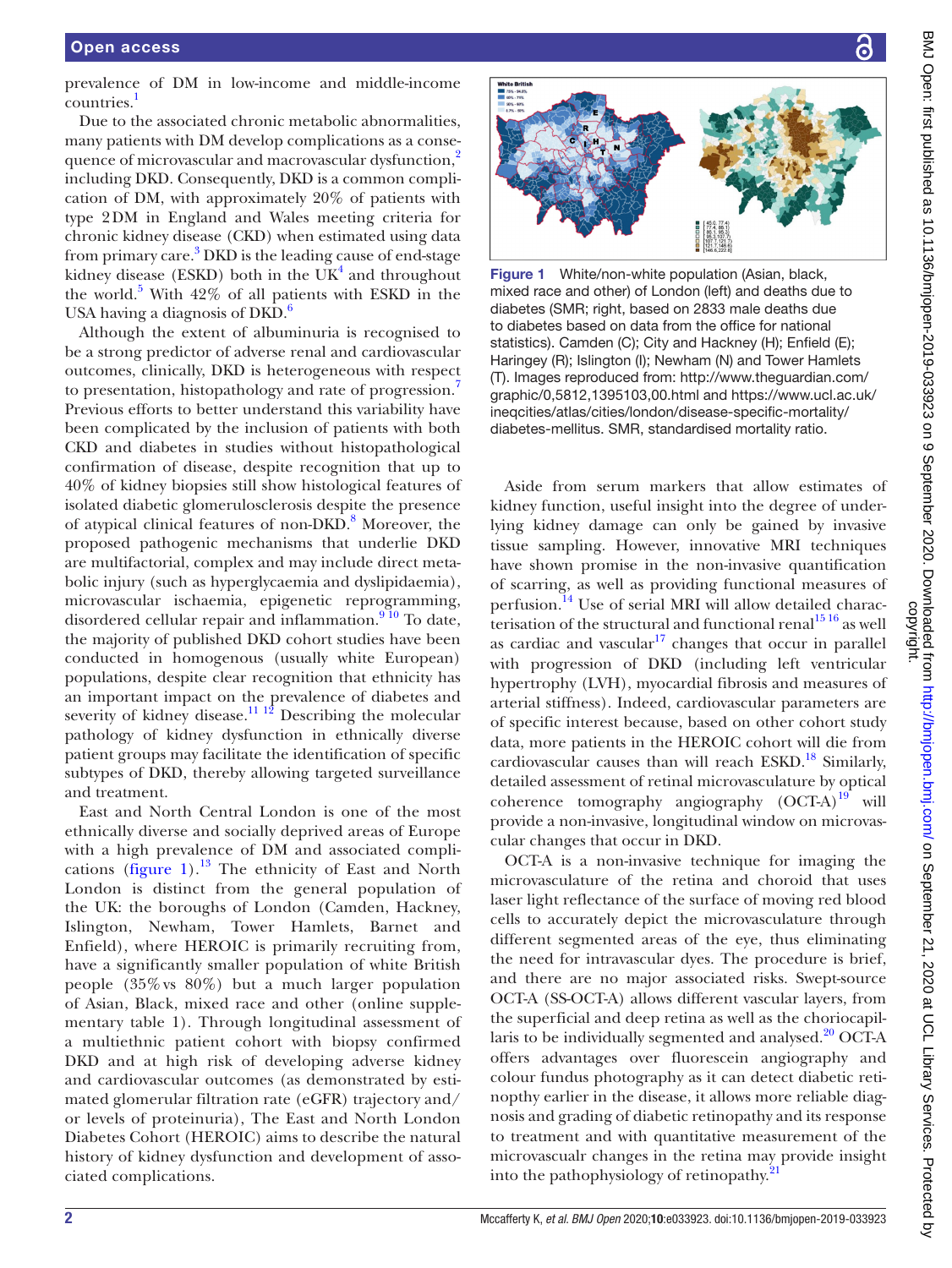<span id="page-2-0"></span>

| Primary and secondary objectives of HEROIC<br>Table 1 |                                                                                                                                                                                                                                                                                         |  |  |  |  |  |  |
|-------------------------------------------------------|-----------------------------------------------------------------------------------------------------------------------------------------------------------------------------------------------------------------------------------------------------------------------------------------|--|--|--|--|--|--|
| <b>Objective</b>                                      |                                                                                                                                                                                                                                                                                         |  |  |  |  |  |  |
| Primary objective                                     | To identify histological features of confirmed DKD associated with endpoints in a cohort of patients<br>diagnosed with type 1 and type 2DM, proteinuria and renal impairment.                                                                                                           |  |  |  |  |  |  |
| Secondary objectives                                  | 1. To describe the radiological progression of structural and functional MRI renal parameters in DKD<br>and associate these parameters with disease progression and severity.                                                                                                           |  |  |  |  |  |  |
|                                                       | 2. To describe the progression of structural and functional cardiac MRI imaging features in DKD and the<br>association of these parameters with disease progression.                                                                                                                    |  |  |  |  |  |  |
|                                                       | 3. To describe the progression of arterial stiffness in DN and the association of these MRI parameters<br>with disease progression.                                                                                                                                                     |  |  |  |  |  |  |
|                                                       | 4. To investigate the association between MRI-based and histological estimates of kidney fibrosis.                                                                                                                                                                                      |  |  |  |  |  |  |
|                                                       | 5. To describe the prevalence of non-diabetic kidney disease in patients preferred to secondary care,<br>but otherwise represent an unselected multiethnic patient cohort with diabetes, and either heavy<br>proteinuria or rapidly declining kidney function in East and North London. |  |  |  |  |  |  |
|                                                       | 6. To describe the retinal microvascular phenotype and associate these with DKD progression using<br>OCT-A at baseline and at years 1 and 5 of the study.                                                                                                                               |  |  |  |  |  |  |
|                                                       | 7. To generate a biobank of clinical specimens and linked database that will enable additional<br>explorative studies to be undertaken that seek to further identify mechanistic insights and biomarkers<br>associated with DKD progression.                                            |  |  |  |  |  |  |

DKD, diabetic kidney disease; DM, diabetes mellitus; DN, diabetic nephropathy; HEROIC, The East and North London Diabetes Cohort; OCT-A, optical coherence tomography angiography.

This offers a further advantage over fluorescein angiography and colour fundus photography.

Finally, establishment of a biobank linking clinical data, biosamples and imaging markers will permit assessment of novel predictors and mediators of disease progression, as well as providing a resource for establishing biological validity using a panel of established urine and blood injury markers. Patients will also consent to future linking of their data to national routine health records to allow capture of long-term follow-up data. The primary and subsidiary aims of HEROIC are outlined in [table](#page-2-0) 1.

In summary, HEROIC is a secondary care-based, multiethnic observational study of patients with biopsy-proven DKD. The primary objective is to identify histological features of DKD associated with kidney endpoints in a cohort of patients diagnosed with type 1 and type 2DM, proteinuria and kidney impairment.

## METHODS AND ANALYSIS

#### Study population and inclusion criteria

HEROIC is a prospective multicentre observational cohort study that will recruit patients with type 1 and type 2DM primarily from within the seven boroughs of East and North Central London. Patients with moderate or high risk of progression of DKD (see [figure](#page-2-1) 2) will be invited to take part. After screening, confirmation of DKD will be obtained by kidney biopsy and thereafter participants will be followed annually for up to 5 years. [figure](#page-2-1) 2 illustrates a flow diagram of the referral, screening and enrolment processes. [online supplementary table 2](https://dx.doi.org/10.1136/bmjopen-2019-033923) details the full study inclusion and exclusion criteria.

HEROIC recruitment is planned over 24 months or until 500 subjects have been entered into the study. In addition to patients with DKD, HEROIC will also recruit up to 10 healthy individuals without DKD who will undergo MRI at each site in order to optimise the renal and cardiac MRI protocol before study participants with DKD are imaged. The imaging sequences are not used in standard clinical practise for imaging the kidney and therefore optimisation is necessary. [table](#page-3-0) 2 details the schedule of visits and assessments.



<span id="page-2-1"></span>Figure 2 Flow chart of study design that consists of referral, screening and consent of patients with moderate or high risk of renal progression (defined as those with heavy proteinuria uACR >30mg/mmol, and/or a ≥5mL/year decline in eGFR calculated across at least three measurements across ≥6 months prior to study enrolment). Screening and enrolment of patients with moderate or high-risk DKD confirmed on renal biopsy. Participants will be followed up annually for up to 5 years. ACR, albumin to creatinine ratio; CKD, chronic kidney disease; DKD, diabetic kidney disease; eGFR, estimated glomerular filtration rate; HEROIC, The East and North London Diabetes Cohort; uACR, urinary ACR.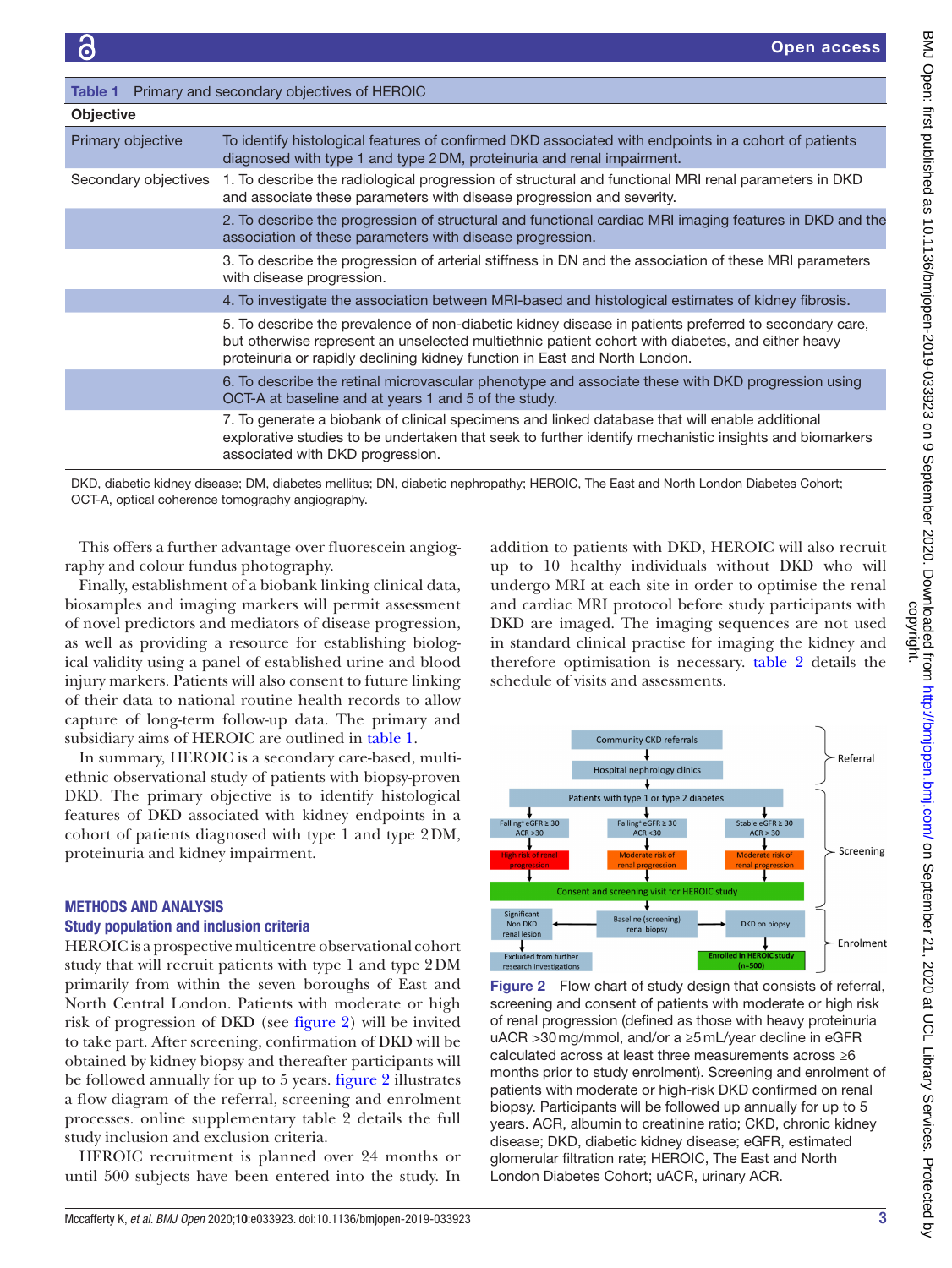<span id="page-3-0"></span>

| Schedule of visits and assessments<br><b>Table 2</b> |                       |               |                       |                       |                       |                       |                       |                       |  |  |
|------------------------------------------------------|-----------------------|---------------|-----------------------|-----------------------|-----------------------|-----------------------|-----------------------|-----------------------|--|--|
|                                                      | <b>Screening</b>      | <b>Biopsy</b> | Visit 1               | Visit 2               | Visit 3               | Visit 4               | Visit 5               | Visit 6*†             |  |  |
| Day/month                                            |                       |               | Day 1                 | Year 1                | Year 2                | Year <sub>3</sub>     | Year 4                | Year <sub>5</sub>     |  |  |
| Visit window (days)                                  |                       |               |                       | ±21                   | ±21                   | ±21                   | ±21                   | ±21                   |  |  |
| Informed consent                                     | $\times$              |               |                       |                       |                       |                       |                       |                       |  |  |
| Eligibility criteria                                 | $\times$              |               | $\times$              |                       |                       |                       |                       |                       |  |  |
| Demography                                           | $\pmb{\times}$        |               |                       |                       |                       |                       |                       |                       |  |  |
| Kidney biopsy                                        |                       | $\times$      |                       |                       |                       |                       |                       |                       |  |  |
| <b>Medical history</b>                               | $\boldsymbol{\times}$ |               | $\boldsymbol{\times}$ | $\times$              | $\boldsymbol{\times}$ | $\pmb{\times}$        | $\boldsymbol{\times}$ | $\boldsymbol{\times}$ |  |  |
| Quality ofLife questionnaires                        |                       |               | $\times$              | $\times$              | $\times$              | $\times$              | $\times$              | $\times$              |  |  |
| Concomitant medication                               | $\boldsymbol{\times}$ |               | $\times$              | $\boldsymbol{\times}$ | $\times$              | $\times$              | $\times$              | $\times$              |  |  |
| Physical examination                                 | $\times$              |               | $\times$              | $\times$              | $\times$              | $\times$              | $\times$              | $\times$              |  |  |
| Weight/height/body surface<br>area                   | $\times$              |               | $\boldsymbol{\times}$ | $\times$              | $\boldsymbol{\times}$ | $\boldsymbol{\times}$ | $\pmb{\times}$        | $\times$              |  |  |
| Vital signs                                          | $\times$              |               | $\times$              | $\times$              | $\times$              | $\times$              | $\times$              | $\times$              |  |  |
| Laboratory blood sample                              | $\times$              |               | $\times$              | $\boldsymbol{\times}$ | $\times$              | $\times$              | $\times$              | $\times$              |  |  |
| Urine sample                                         | $\times$              |               | $\times$              | $\times$              | $\times$              | $\times$              | $\times$              | $\times$              |  |  |
| <b>ECG and ECHO</b>                                  |                       |               | $\times$              | $\times$              |                       |                       |                       | $\times$              |  |  |
| measured GFR                                         |                       |               | $\times$              | $\times$              |                       |                       |                       | $\times$              |  |  |
| MRI‡                                                 | $\times$ §            |               | $\times$ ¶            | $\boldsymbol{\times}$ |                       |                       |                       | $\boldsymbol{\times}$ |  |  |
| Retinal screening<br>$(OCT-A)$                       |                       |               | $x^{**}$              | $\times$              | $\times$              | $\times$              | $\times$              | $\times$              |  |  |
|                                                      |                       |               |                       |                       |                       |                       |                       |                       |  |  |

\*Where less than 5 years is available between recruitment and the end of the study the final study visits (month 60) may be brought forward. †If patients have an additional kidney biopsy for a clinical cause we will perform an additional MRI within 8/52 of biopsy.

‡All MRI visits to be performed at the same time during the day (±2hours).

§The first five patients recruited at each site will undergo an MRI scan to confirm that the MRI image acquisition is suitable and to optimise the MRI methods that will be used subsequently. ECG and ECHO will be performed in accordance with local protocols and standards of care. Routine haematology and biochemistry measurements will be conducted using the clinical laboratories at Barts Health and the Royal Free London. (Fasting c-peptide (first visit only), fasting cholesterol, FBC, U&E, bone and LFT, 25OH vitamin D, bicarbonate, CRP, glucose, haemoglobin A1c, plasma osmolarity, urine creatinine, protein, albumin, sodium, Potassium and urine culture. Day case kidney biopsy will be performed as per routine clinical care. Clinical samples will be processed and reported using internationally accepted protocols.<sup>22</sup> Patients will be scanned on two different 1.5 T MR systems (Siemens Healthineers, Erlangen, Germany and GE Healthcare, Milwaukee, Wisconsin, USA). MRI protocols will be similar across both MRI systems. A nuclear medicine (Cr-EDTA) measured GFR will be performed as per standard clinical protocol in parallel to OCT-A and MRI scans. Whole blood, serum, plasma and urine samples will also be biobanked for future use. ¶Baseline MRI to be performed at the earliest 4 weeks, but not later than 12 weeks after kidney biopsy.

\*\*Baseline retinal screening (with SS-OCT-A) will be performed as near to visit 1 as possible (±8/52). Additional yearly retinal screening will be performed using either standard retinal photography or SS-OCT-A to achieve a cost neutral retinal screening programme. CRP, C reactive protein; DCCT, diabetes control and complications trial; ECHO, echocardiography; FBC, full blood count; LFT, liver function

test; SS-OCT-A, swept-source optical coherence tomography angiography; U&E, urea and electrolytes.

## Informed consent and study governance

Informed consent will be sought from all participants prior to study entry. Subjects will consent to undertake investigations as set out in the schedule of activities and for long-term access to primary and secondary care follow-up data including blood test results. HEROIC is overseen by a study executive committee that delegates the day-to-day running of the project to an operational steering group.

## Study procedures

Study visits will correspond to routine clinic appointments at baseline and will then occur annually for up to 5 years. Study procedures are outlined in [table](#page-3-0) 2.

## Biopsy visit

Patients will undergo a kidney biopsy at the start of the study. The risks and benefits of undergoing a kidney

biopsy, including a biopsy being conducted for research purposes, will be discussed with each individual. Patients will attend their local study centre for a kidney biopsy as per standard clinical practice with follow-up in 1 of 2 medical centres.

The biopsy will be reported and scored according to an established pathological classification of DKD.<sup>22</sup> This classification leads to a score on up to five dimensions (glomerular, interstital inflammation, fibrosis, small and large vessels) each scored between 0 and either 2, 3 or 4. Given the range of inclusion criteria, we would expect a range of diabtetes-induced glomerular, interstitial and vascular pathology to be evident. If there are other features seen on the biopsy that suggest an additional non-diabetic kidney disease phenotype requiring active intervention (eg, membranous nephropathy or renal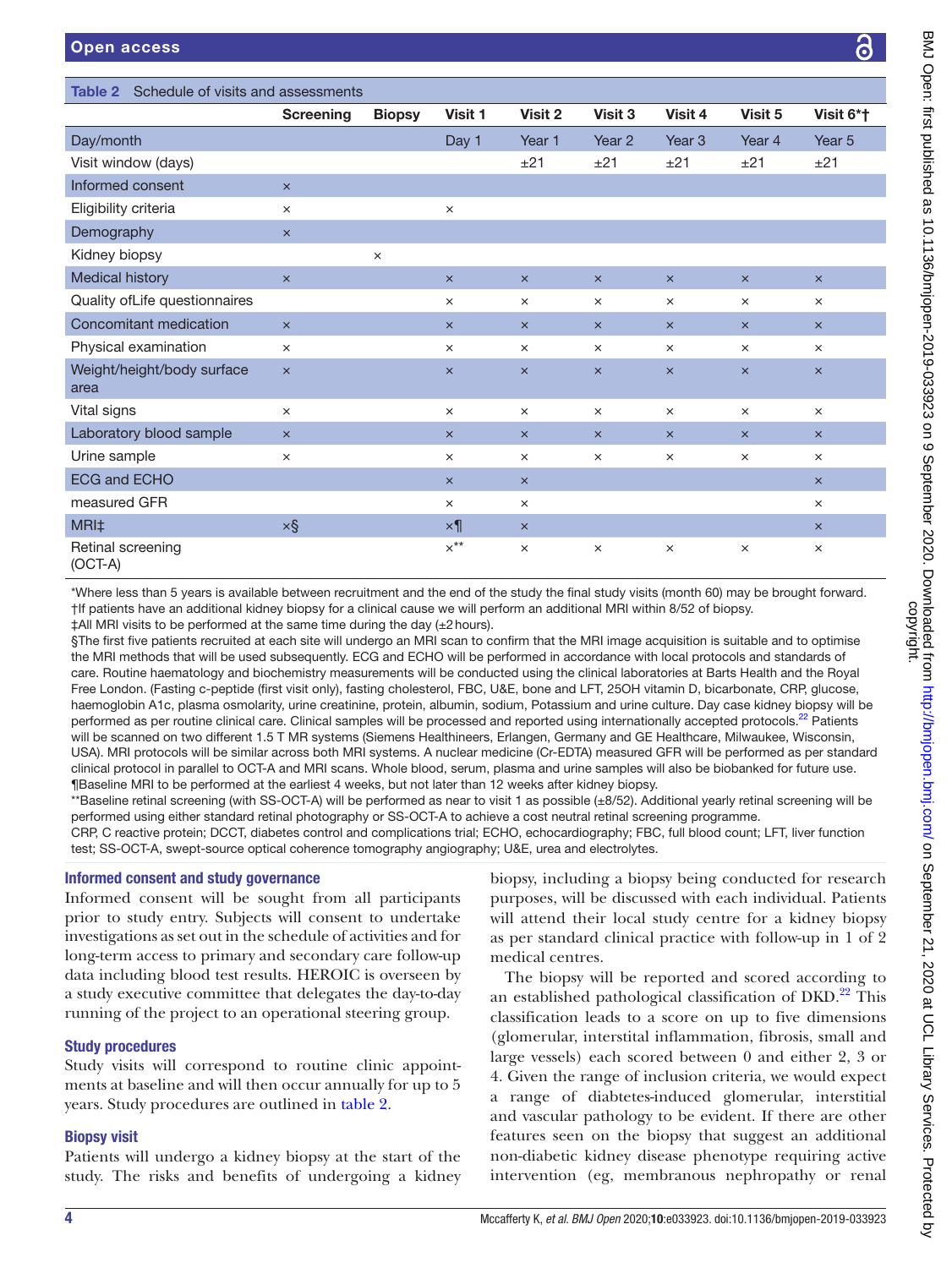amyloidosis), then these patients will be excluded from the study.

#### MRI procedure

The baseline MRI scan will occur up to 12 weeks after a kidney biopsy. MRI assessment variables for kidney and cardiac function, morphology and arterial stiffness are outlined in [online supplementary table 3](https://dx.doi.org/10.1136/bmjopen-2019-033923). MRI data acquisition will be prioritised in the following order: kidney, cardiac and arterial stiffness. The total scan time for the full imaging protocol is estimated to be approximately 45min. To minimise physiological variations, patients will be asked to drink at least 250mL water within the hour immediately before the scan to better standardise hydration status. Patients will also be instructed to abstain from products containing nicotine, alcohol and caffeine for at least 6hours prior to the scan. All static images will be subjected to a radiological assessment by qualified medical personnel at each MRI site for any incidental findings. Pseudonymised images will be sent to Antaros Medical (Sweden) for analysis of study endpoints using a dedicated software package and certified image analysts. MRI image analysis will be performed blinded to all personally identifiable information as well as clinical and histological makers.

## Retinal imaging

Images will be obtained at similar time points to the MRI scans with the Triton OCT Platform (Topcon, Tokyo, Japan). SS-OCT-A is a non-invasive technique obtaining cross-sectional and en-face high resolution images of the retina and choroid. The higher wavelength allows in depth visualisation of all retinal and choroidal layers in high resolution.<sup>20</sup> Patients will have non-invasive structural posterior pole OCT imaging collected at the same time as the SS-OCT-A. Patients will continue to undergo fundus photography annually as part of their standard of care diabetic retinopathy screening. OCT-A assessment variables are outlined in [online supplemen](https://dx.doi.org/10.1136/bmjopen-2019-033923)[tary table 3](https://dx.doi.org/10.1136/bmjopen-2019-033923).

The SS-OCT-A and SS-OCT images will be acquired according to a standard protocol within 8 weeks of baseline, at 1year and 5 years. The thickness and features of the retinal and choroidal sublayers will be assessed on structural cross-sectional and en face OCT imaging.<sup>23</sup> OCT-A parameters that will be assessed include the foveal avascular zone area and circulation, intercapillary areas and vessel densities $19^{24}$  at the retinal vascular layers and the choriocapillaris layers (signal voids). $^{20}$  Juxtaposition with fundus images will allow the colocalisation of findings.

## Analysis

Primary and secondary outcome variables are outlined in [online supplementary table 4](https://dx.doi.org/10.1136/bmjopen-2019-033923). The primary outcome is time to the composite of death, renal replacement therapy or 30% decline in eGFR

## Sample size

Five hundred patients will be recruited to HEROIC with 10 additional healthy volunteers. This is an exploratory and hypothesis generating observational study and this sample size is based on pragmatic considerations. This, the number that could be feasibly recruited, and the investigations performed, given time constraints of the study along with local capacity.

However, to provide some context, we estimate we will have 90% power to detect associations between the histological scores $^{22}$  $^{22}$  $^{22}$  and the primary endpoint. For example, assuming a binary histological parameter (eg, vascular score coded as high vs low, eg, a score of 2, 'more than one area of arteriolar hyalinosis', versus 0 or 1 'one or no areas<sup>'22</sup>), which  $20\%$  of the population experience, associated with an HR of 2.0 for the primary outcome (which we assume will occur in 40% of the total study population), the sample size of 500 would provide 92% power to detect an association at  $α=0.01$ . Furthermore, we also predict there will be substantial power to detect associations (eg, perfusion index coded as low vs high on kidney MRI parameters) with estimated or measured GFR decline over time. Details of these secondary analyses are presented in the supplementary materials.

## Ethics and dissemination

Ethical approval has been obtained from the Bloomsbury Research Ethics Committee (REC 18-LO-1921). Any patient identifiable data will be stored on a password protected National Health Service N3 network with full audit trail. Anonymised imaging data will be stored in a ISO27001 certificated data warehouse.

## Patient and public involvement

Patients were not directly involved in the development of the study, design or implementation; however, all patient facing documents were presented to patients attending the Royal London Hospital for their feedback, and amendments were made accordingly. Patient and public engagement events and study result dissemination are planned during the study and following completion.

## **DISCUSSION**

Clinically, DKD is characterised by progressive kidney damage reflected by increased albuminuria, impairment in kidney function (decline in eGFR), elevated blood pressure and excess morbidity and mortality due to cardiovascular complications. The classification of DKD based on albuminuria and eGFR level is simple, affordable, accessible in daily clinical practice, provides prognostic information and is helpful to guide therapeutic decisions but is not without shortcomings. Not all patients with impaired kidney function (eGFR  $<60$ mL/min per  $1.73$ m<sup>2</sup>) or significant albuminuria progress to ESKD or develop cardiovascular disease (reviewed in refs [25 26](#page-6-20)), and there remains a high degree of heterogeneity in the clinical presentation, histopathology, rate of progression and complications of disease. The clinical need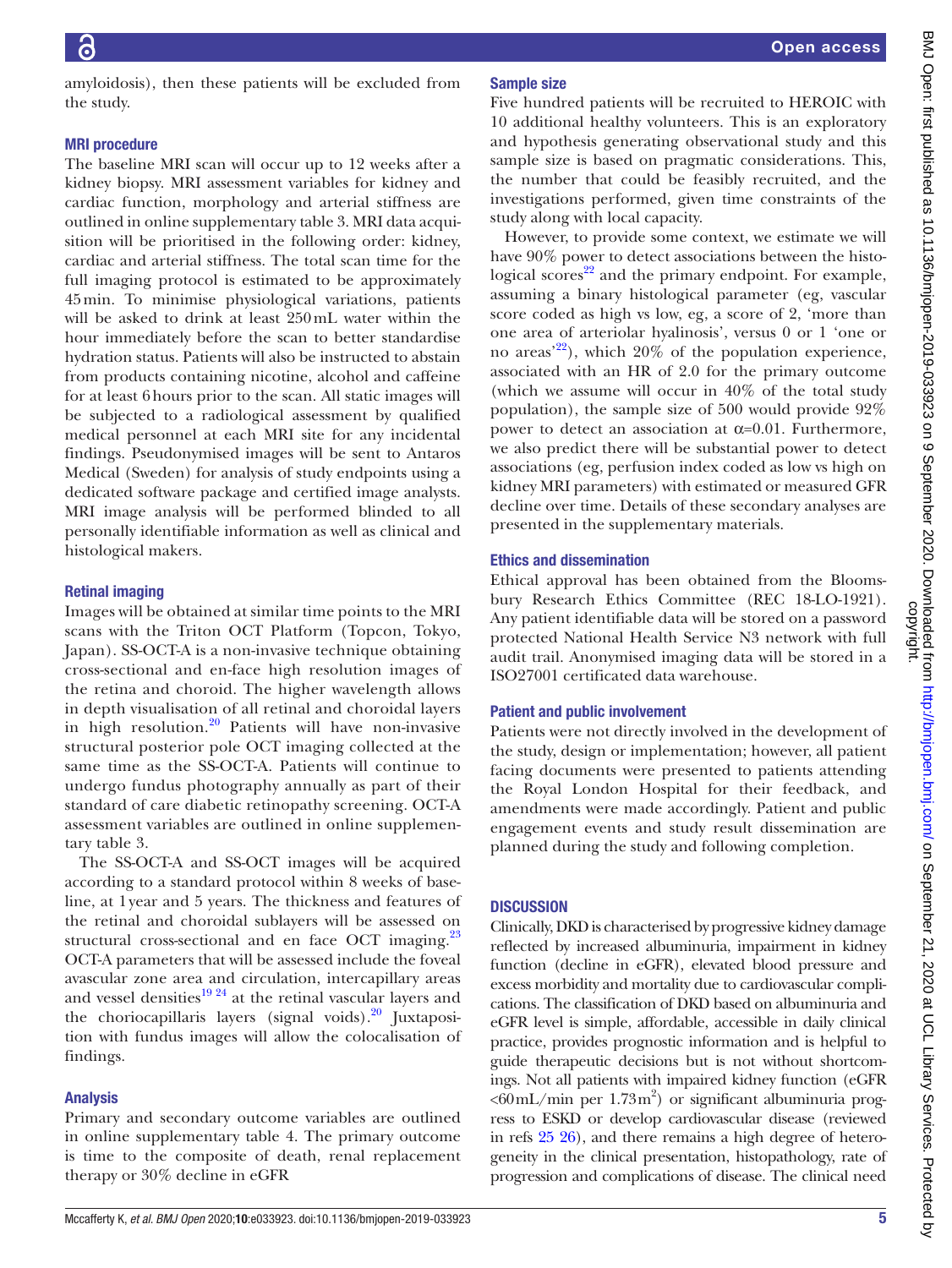for more specific diagnostic and prognostic tools in early and late stages of DKD and improved biomarkers that can determine the aetiology of the kidney disease and characterise the dominant pathophysiological process in individual patients are required.

HEROIC is the first study of its kind to standardise inclusion criteria by only including patients with biopsy proven DKD from a multiethnic population. This not only allows an affirmative diagnosis of DKD based on histological analysis of tissue samples<sup>22 27</sup>but will also help to characterise the range of pathological features of kidney disease in patients with  $diabetes<sup>28.29</sup>$  and provides a basis for correlating histology with the clinical phenotype of DKD. The potential for renal biopsies to identify alternative renal pathologies will also serve to benefit patients enrolled in this study by potentially altering the clinical management of their kidney disease. However, renal biopsy has disadvantages: it is invasive (causing discomfort and risking complications), it is susceptible to sampling bias (only ~0.002% of the total glomeruli of one kidney) and it is difficult to perform repeatedly to assess serial changes.

MRI is emerging as a promising non-invasive imaging tool to address these challenges. Renal MRI may complement or even provide an alternative to kidney biopsies, with the advantage of separate evaluation of both kidneys in their entirety, avoiding the sampling bias associated with a kidney biopsy, as well as allowing for detection of regional variations. MRI also provides a variety of imaging parameters that can differentiate pathological from healthy tissues, according to biophysical changes that have been linked to hemodynamics, interstitial fibrosis, tissue inflammation, perfusion, filtration and tissue oxygenation.<sup>16</sup> The association of kidney imaging parameters with histological measures of fibrosis, inflammation, peritubular capillary density and podocyte loss, as well as OCTA-A data, blood or urinary markers of kidney dysfunction, metabolic disturbance and inflammation will be a key aspect of HEROIC.

Central to HEROIC is the establishment of a bioresource through serial collection of biological samples, which will permit assessments of combinations of genetic, molecular and imaging biomarkers, and ultimately link clinical data with biosamples and MRI parameters. This approach may identify novel makers of kidney disease and its progression and uncover key mechanistic pathways underlying the pathogenesis of DKD. Use of panels of urine and blood injury markers will also provide an additional means of establishing biological validity of MRI measures in DKD.

During the course of this study, patients will also be seen in a comprehensive DKD clinic providing them with access to high-quality clinical care, as well as potentially providing access to interventional research studies.

#### Limitations

Given the 'deep' phenotyping of study participants, the sample size is moderate, which may limit the power to detect associations in stratified analyses (eg, by ethnicity). In addition, although the inclusion criteria are broad by design, not all patients with DKD will be recruited, and the findings from HEROIC may not be generalisable to all those excluded on

the basis of the initial biopsy or who are unwilling to undergo this procedure who may be at low-risk of progression. Specifically those with low-level proteinuria and stable eGFR, who may not progress to ESRD but nonetheless at high risk of CV complications, will not be included.

Furthermore, although loss of kidney function is typically relatively rapid in those with DKD and moderate to heavy proteinuria, it is possible that eGFR decline rates are retarded by the high-intensity multidisciplinary care provided to participants in HEROIC, thereby reducing the power to detect associations between MRI parameters and adverse kidney outcomes. Finally, although the retinal imaging approaches are 'state of the art', the peripheral retina cannot easily be visualised with current commercially available SS-OCT-A technology, meaning that informative findings from the peripheral retinal vasculature may be missed.

#### Summary paragraph

HEROIC is the first study multiethnic longitudinal study with standardised inclusion criteria of patients with biopsy proven DKD. This work will provide insight into the relationships between invasive and non-invasive assessment of kidney parameters and will characterise the cardiac and vascular associations of progressive DKD and also be a unique bioresource for the further investigation of broader aetiopathogenesis of DKD.

#### Author affiliations

<sup>1</sup>Department of Nephrology, Barts Health NHS Trust, London, UK

<sup>2</sup> Centre for Nephrology, University College London Medical School, London, UK 3 Department of Discovery Biology, Discovery Sciences, R&D, AstraZeneca UK Ltd, Cambridge, UK

4 Antaros Medical, Gothenburg, Sweden

- 5 MedTech West, Chalmers University of Technology, Goteborg, Sweden
- 6 Divison of Medicine, University College London, London, UK

<sup>7</sup> Barts Health NHS Trust, London, UK

<sup>8</sup>Royal Free Hampstead NHS Trust, London, UK

9 Department of BioPharma Early Biometrics and Statistical Innovation, AstraZeneca, Goteborg, Sweden

<sup>10</sup>Department of Diabetes and Metabolism, Barts Health NHS Trust, London, UK  $11$ Department of Early Clinical Development, Cardiovascular, Renal and Metabolism, BioPharmaceuticals R&D, AstraZeneca UK Ltd, Cambridge, UK

 $12$ Department of Translational Science & Experimental Medicine, Research and Early Development, Cardiovascular, Renal and Metabolism, BioPharmaceuticals R&D, AstraZeneca UK Ltd, Cambridge, UK

<sup>13</sup>Department of Late-Stage Development, Cardiovascular, Renal and Metabolism, BioPharmaceuticals R&D, AstraZeneca, Gaithersburg, Maryland, USA

<sup>14</sup>Data Science & AI | BioPharma Early Biometrics and Statistical Innovation, AstraZeneca, Gothenburg, Sweden

Contributors KM, MMY and BCa conceived the study proposal. KM, MMY, BCa, PH, VP, HM, RU, BCh designed the study rationale, outcome and goals. KM, MMY, BCa, PH, DW, SH, SLF, JH, RK, NA, VP, HM, RU, AS, TAC, LJ, BCh and AKS provided advice and input on the final protocol submission. SK drafted the initial manuscript with input from KM, BCa, BCh, PH, LJ, HM and VP. All authors proof read and approved the final manuscript.

Funding This investigator-initiatied Barts Health sponsored study has been funded by the following partners: AstraZeneca and the Barts Health Diabetic Kidney Disease Centre. The funding partners have representation in the trial Executive Committee and operational steering group, along with clinicians, academics, statisticians, principal investigators and the chief investigator. The trial executive committee and opertation steering group had a role in study design, data collection and analysis, decision to publish and preparation of the manuscript.